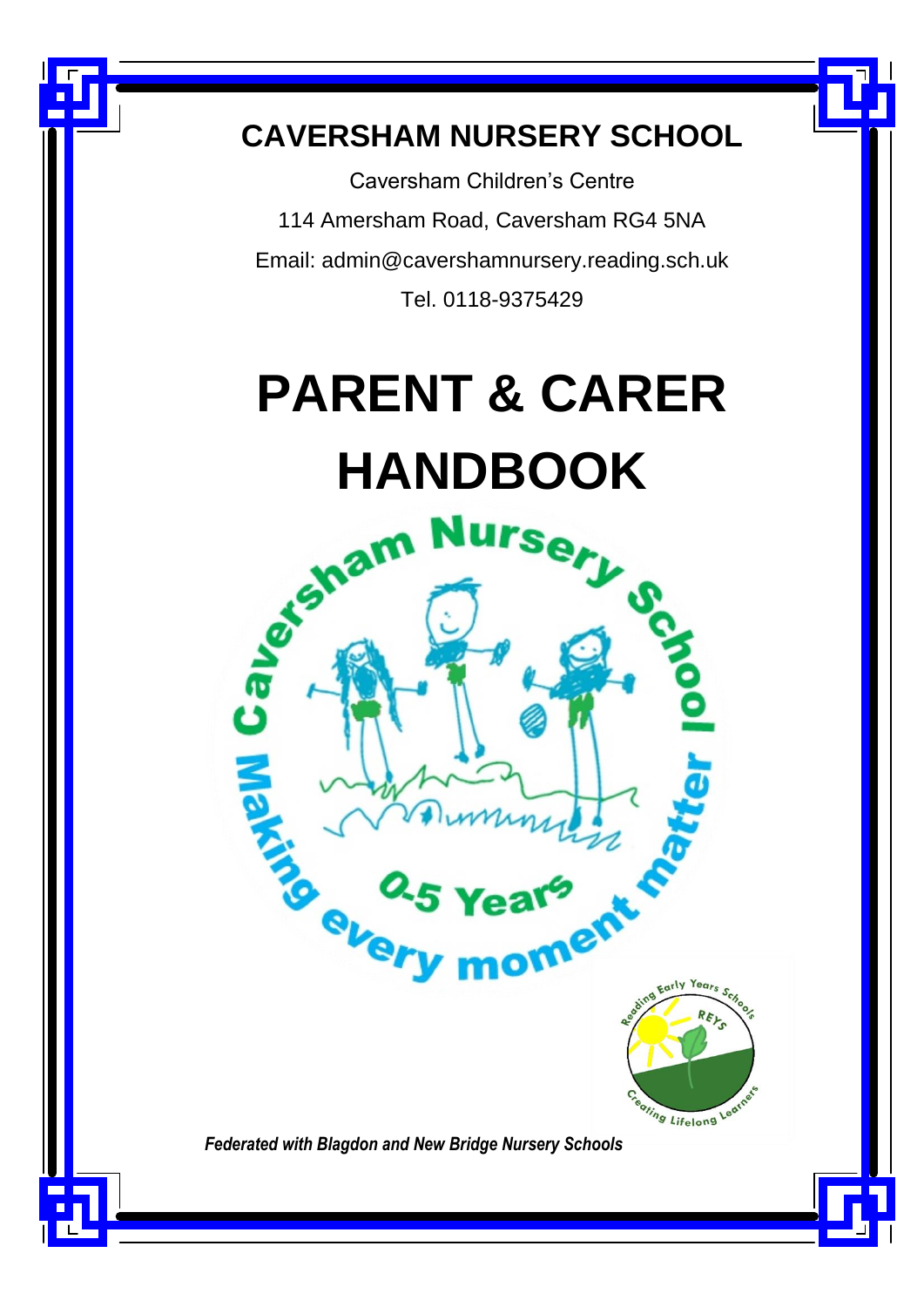Thank you for choosing Caversham Nursery School. We would like to take this opportunity to welcome you.

If you have any questions about the setting or you are unsure about anything, please feel free to ask a member of the team who will be happy to help.

Please be aware that when choosing this nursery, we WILL;

- Seek emergency aid
- Give temperature reducing medication
- Use photos/video on displays within the centre
- Allow access to computers/appropriate websites
- Take your child on outings on foot
- Use Sudocrem & Vaseline
- Use sun cream (if not provided)

#### and MAY;

- Use photos/video for staff training
- Use photos/video on Facebook/Website
- Use photos/video on our secure on-line learning journal
- Use photos/video for marketing & publicity
- Use face paints

(unless there are extenuating circumstances)

#### **Our Aims**

- To provide a caring, happy and secure environment in which each child's self-esteem and confidence are promoted in order to help them become well motivated and independent learners.
- To meet the individual needs of every child and their family.
- To provide an effective, broad and balanced early years curriculum which fosters development towards the early learning goals identified in the early years foundation stage.

#### **What do we offer your child?**

- An individually tailored curriculum.
- A variety of stimulating activities and experiences developed from your child's interests and needs.
- Qualified Teachers and Early years practitioners.
- A named Key person that you and your child can develop a positive and open relationship with, allowing us to provide the best possible care.
- Opportunities for you and your family to be directly involved in the progress and development of your child within the nursery.
- Fun and friendship with both children and adults.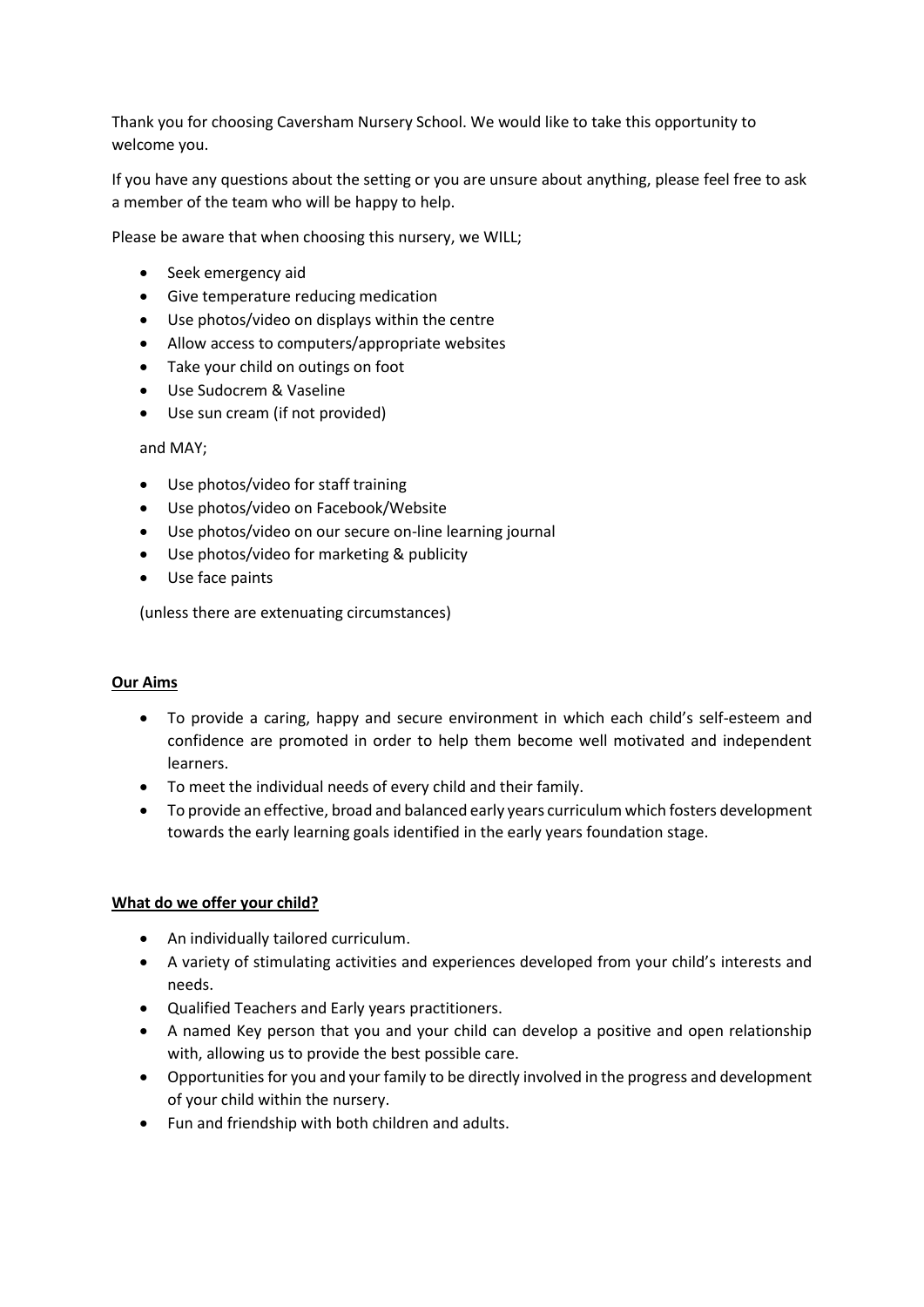The nursery is divided into four age groups, each having access to the garden. We plan activities and experiences, both indoors and in the garden, to meet the needs of every child in our care.

Through careful observation and record keeping we are able to monitor each child's learning and achievements and plan for their future support and development.

#### **Sessions Available**

#### **All year round**

| Full day        | $8.00am - 6.00pm(10hrs)$                         |
|-----------------|--------------------------------------------------|
| Morning session | $8.00$ am – 12.30pm (4hrs 30mins)                |
|                 | Afternoon session 12.30pm – 6.00pm (5hrs 30mins) |

#### **Free places for 2, 3 and 4 year olds (**Term-time only)

| $8.30$ am $-11.30$ am |
|-----------------------|
|                       |

Afternoon session 12.30pm – 3.30pm

You can choose 5 sessions on whichever mornings or afternoons you wish subject to availability. You can also pay for extra services like breakfast, lunch and tea club;

| Breakfast club | $8.00$ am – $8.30$ am   |
|----------------|-------------------------|
| Lunch club     | $11.30$ am $- 12.30$ pm |
| Tea club       | $3.30$ pm $- 6.00$ pm   |

#### **Our Groups**

The Nursery is divided into four groups, each having access to the gardens:

| Birth to 16 months (approx.)<br><b>Discoverers:</b> |  |
|-----------------------------------------------------|--|
|-----------------------------------------------------|--|

- **Adventurers:** 16 months to 24 months (approx.)
- **Explorers:** 24 months to 36 months (approx.)
- **Inventors:** 36 months to 60 months (approx.)

#### **Curriculum**

As well as our indoor classrooms the garden is our "outdoor classroom" which we value very highly including an undercover area, a sensory area and a pond. The opportunities we provide in the garden reflect and support all areas of children's learning and development. We encourage the children to develop their independence and self-help skills; equipment is labelled clearly to assist the children with identifying where toys and resources live.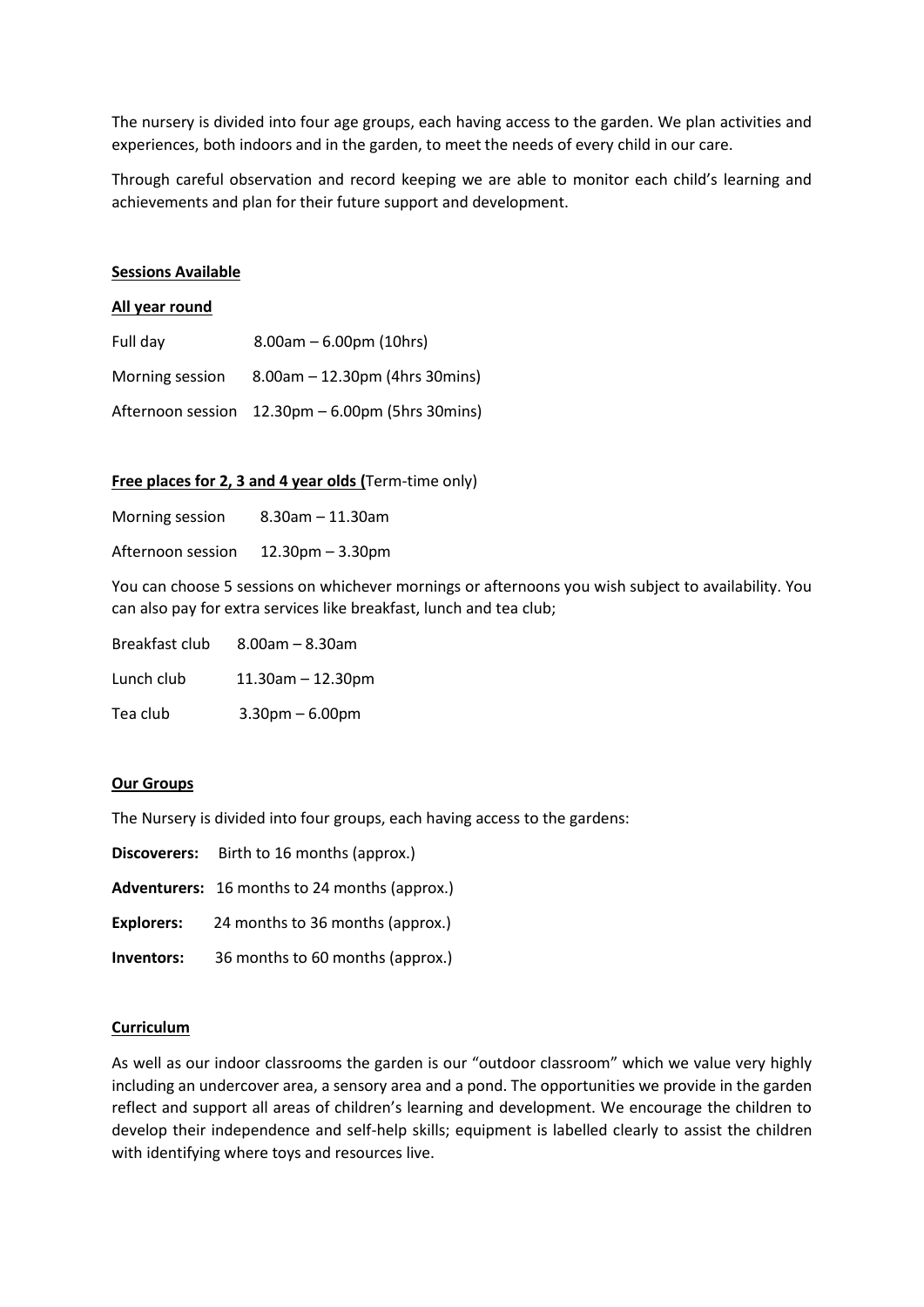Planning in the moment is all about seizing the moment for children to progress. Based on what the children are already deeply involved in, this way of planning relies on skilled practitioners using quality interactions to draw out the children's knowledge and build on it there and then (in the moment). This means that the practitioner uses skills to observe what the child is doing and needs to do next, assesses the teachable moment from the child's perspective and be skilled enough to know when to intervene and when to stand back and observe.

Planning in the moment is all about capturing the moment of engagement and running with it to make sure the children progress.

Our team plan opportunities and learning experiences for the children in line with the Early Years Foundation Stage (EYFS). This ensures a balanced curriculum and supports the individual children's needs and development. They are also encouraged to make choices and actively participate in their own learning and are able to select their own resources from both the prime areas and the specific areas of learning. These are:

#### **Prime areas:**

- Personal, Social and Emotional Development
- Physical Development
- Communication and Language

#### **Specific areas:**

- Understanding of the World
- Expressive arts and Design Physical Development
- Mathematics
- **•** Literacy

More information about the curriculum can be found around the Nursery and we also deliver parent workshops throughout the year.

# This is also a useful link;

[www.foundationyears.org.uk/2012/development-matters](http://www.foundationyears.org.uk/2012/development-matters) where you can also find out about the Characteristics of Effective Learning.

# **British Values**

**Fundamental British Values'** is a new Government requirement, but is not a new concept. It has been securely embedded within the Early Years Foundation Stage Curriculum and practice through the day to day teachings of Caversham Nursery. All children are taught and shown how to be kind, take turns, show care, patience and understanding throughout their journey through the nursery. We recognise how British Values are part of our everyday teaching and link directly to the Early Years Foundation Stage, especially under the Personal, Social and Emotional development area. We are confident that we demonstrate these values on a daily basis, building the solid foundations our children need to develop, learn and succeed in life.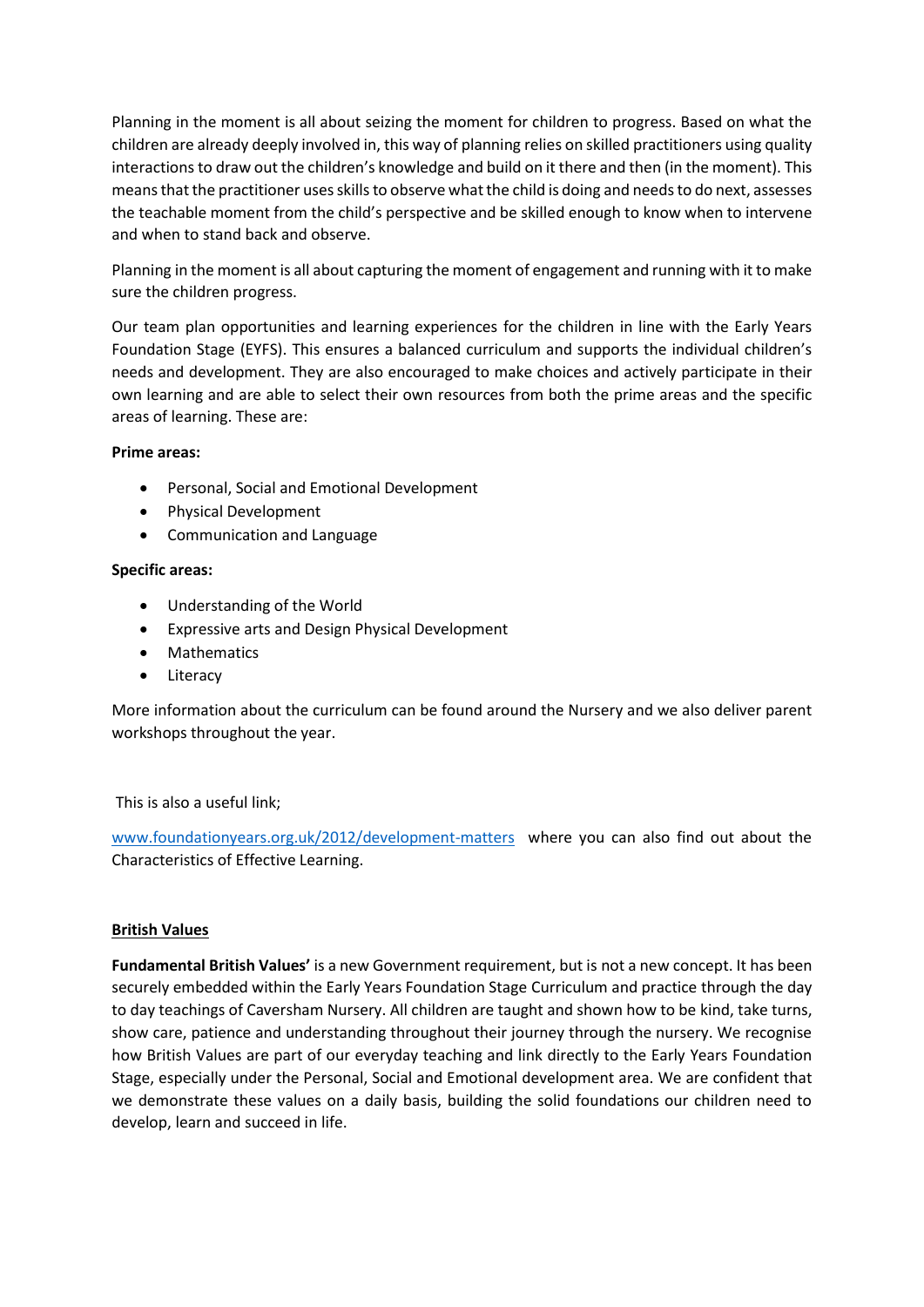#### **Key person, Focus Children, Parental involvement**

Every child in the setting has a key person who tracks their individual development and progress through observations, photographs and video of child initiated activities.

Instead of having focus activities, each week we have focus children. On the last session before children are focus children, parents will be given a questionnaire to take home to be returned on their first session as a focus child. The parents will be expected to fill in the questionnaire with any comments and the following week will be invited in to meet with their child's key person to talk about progress and their completed questionnaire. We encourage parents to take photos of their child and add them to Tapestry for good links with home/school learning. During focus week all observations using the IPad are uploaded for parents to see. Any next steps which have been identified during the child's focus week but which have not yet been fully addressed will be worked on with the child during continuous provision in the future and reviewed when it is that child's turn again as a focus child.

We use a secure online journal for individual children which contains observations and evidence of their achievements. We encourage you to log-in to your child's journal at any time and we value contributions from home so that we have a picture of your 'whole' child. You will be able to create your own individual log-in.

Sometimes changes or situations at home can affect the way a child behaves. We have found that things like a new baby being expected, a sick grandparent, moving house or other changes in family circumstances can sometimes make a child behave differently. If you feel there is something that may affect your child, please tell us and we will be able to respond in a sensitive and appropriate way.

By sharing information about how your child is progressing both at home and at Nursery we will all be in the best possible position to give them the help and opportunities that they need.

# **Routines**

Each room has its own routine which is designed to meet the needs of the children and help them to settle in to their new surroundings. We recognise the need to be flexible to meet the needs of individual children and to respond to what happens during the day. We also encourage interaction between rooms so that children can play with and be around older and younger children and enable siblings to share time together, the children move freely between inside and outside. Details of each age group's daily routine are displayed in the room.

#### **Meal Times**

We see meal times as a social occasion for the children to sit together and talk in small groups. We have a dining area where the older children eat and we encourage children to eat with cutlery that is appropriate to their age and stage of development. Independence and choices are also important parts of our daily mealtimes, with children serving part of their own lunch. We have a three-week menu cycle and we provide a vegetarian alternative for every meal. Our menus and meals are carefully developed to ensure that children receive a balanced and nutritious diet. We ask parents to make staff aware of any very specific dietary needs (e.g. food allergies) relating to their child in order that we can plan a suitable menu (a doctor's letter will be required). We also ask that you let us know if you have any wishes/requests (e.g. vegetarian, cultural or religious) concerning the food your child is given so that we can accommodate these where possible.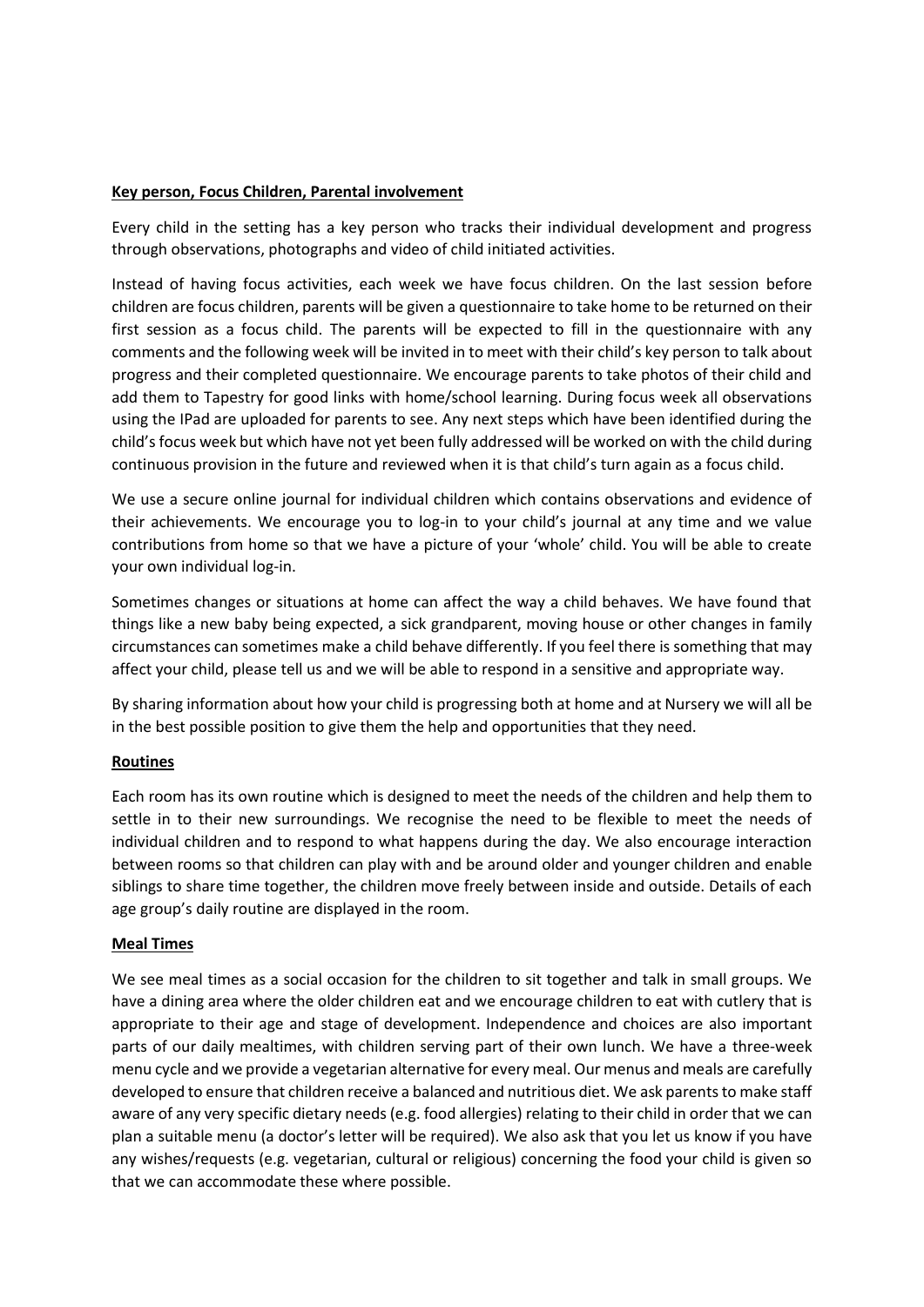#### **Collecting Your Child**

The safety of your child is out prime concern but we must also consider the peace of mind of our staff. It is vital that all parents communicate with the key person if changing established routines.

Anyone collecting a child must be over the age of sixteen. We must have prior agreement from the child's parents/guardians if they wish for someone different to collect their child. Authorisation can be given on the admission forms for collection without on the day confirmation from parent/guardian. Should a parent/guardian wish someone different to collect their child as a one off occasion we require an email or telephone call prior to the child being collected. The person collecting would need to have the password. If we have not met this person before we will request photographic ID.

Children must be collected from the setting by the appointed time each day. If any child is not collected by this time and we have not heard from their parents/guardians, we will call the emergency numbers listed on the admission form. If we still receive no contact from the parent/guardian of the child by 30 minutes after the appointed collection time, we have an obligation to inform Social Care.

The nursery closes at 6pm and all children need to have been collected and left the building by this time.

#### **What to wear**

We suggest that children wear appropriate clothes as we encourage them all to take part in all our activities including messy ones such as painting, gluing, sand and water play. Our garden is also an "outdoor classroom" which we value very highly and use in all weathers so children will need appropriate named clothing: a coat, wellingtons and appropriate footwear. In the summer we also require named sunhats and sun cream which can be left for your child to use. We do not encourage outdoor shoes in the Discoverers (baby) room; please provide a pair of slippers for your child if they are in this room. We ask that children bring at least once change of clothes to leave in a bag on their peg. Please try to label them as clearly as possible as staff cannot be responsible for any clothing that is lost.

For health and safety reasons it is not appropriate for children to wear loop earrings or other jewellery. We will remove any jewellery deemed unsafe for the protection of your child.

#### **Nappies**

Parents with children in nappies are asked to provide these in suitable quantities for their child's use; your child's key person will let you know if your supply of nappies is running low.

#### **Formula Milk**

This needs to be given to us in the original sealed container and guidance will be adhered to once opened with regard to the 'best before/use within' dates according to the brand of milk. Once opened parents will be asked to ensure a new supply is provided before those dates expire.

#### **Health and Safety**

Health and Safety is very important and the nursery has its own health and safety policy. You need to be aware of safety while you are here and we ask you please to: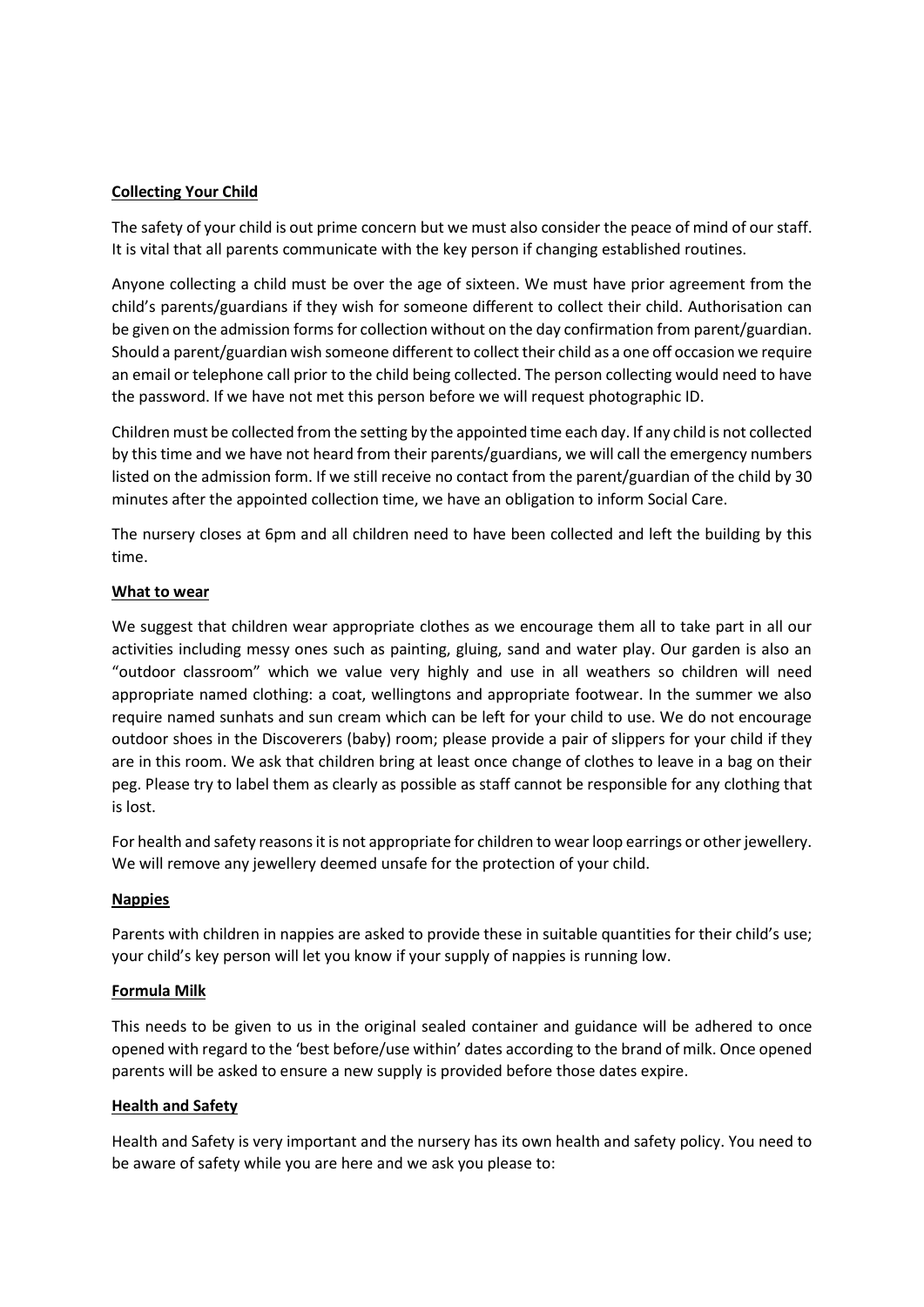- Not use mobile phones in the Nursery
- Refrain from smoking anywhere within Caversham Children's Centre building and grounds (in accordance with current law)
- Ensure you close all doors and gates behind you, for security reasons please do not hold the door open for anyone approaching as all authorised persons will have key coded access
- Report to us anything you may be concerned about including on your way in or out of the setting e.g. broken glass or dog mess

#### **Please do not let anyone into the setting**

# **Accidents**

For the day to day accidents and incidents that occur we complete accident forms. This records a description of the accident/injury and the treatment given; this is written down and signed by the staff member who witnessed the events plus one other member of staff, these are then read and counter-signed by the parent/carer when picking up their child. We always notify parents of any head injuries by telephone regardless of how small.

In the event of a serious accident, you will be contacted immediately but after the Emergency services. Please ensure that we have a **current telephone number.** If need be your child will be taken to the accident and emergency department at The Royal Berkshire Hospital where a member of staff will remain with your child until the parent or carer arrives.

#### **Prior Incident Forms**

If your child has an accident/incident at home, please complete a 'prior incident form'. If a staff member notices any minor injuries that didn't happen in nursery they will ask you to complete one of these forms upon collection.

# **Staffing**

We employ highly qualified staff with a passion for caring for and educating children in early years. For the children to have a positive and rewarding experience here, we always ensure that the maximum ratios are met for the age of the children. Where possible it is higher than recommended.

#### **Policies**

All of our policies are available to read from the main office and many are on our website.

#### **Evacuation**

All staff members are familiar with the evacuation procedure, a copy of which can be seen in each room.

# **Outings**

We do take the children on walks to the shops, parks and other local areas- **please note** that this forms part of your agreement if your child attends this Nursery. These activities are always well supervised with high level of staff to child ratios. Any outing that requires public transport will require a signed permission slip for your child to attend.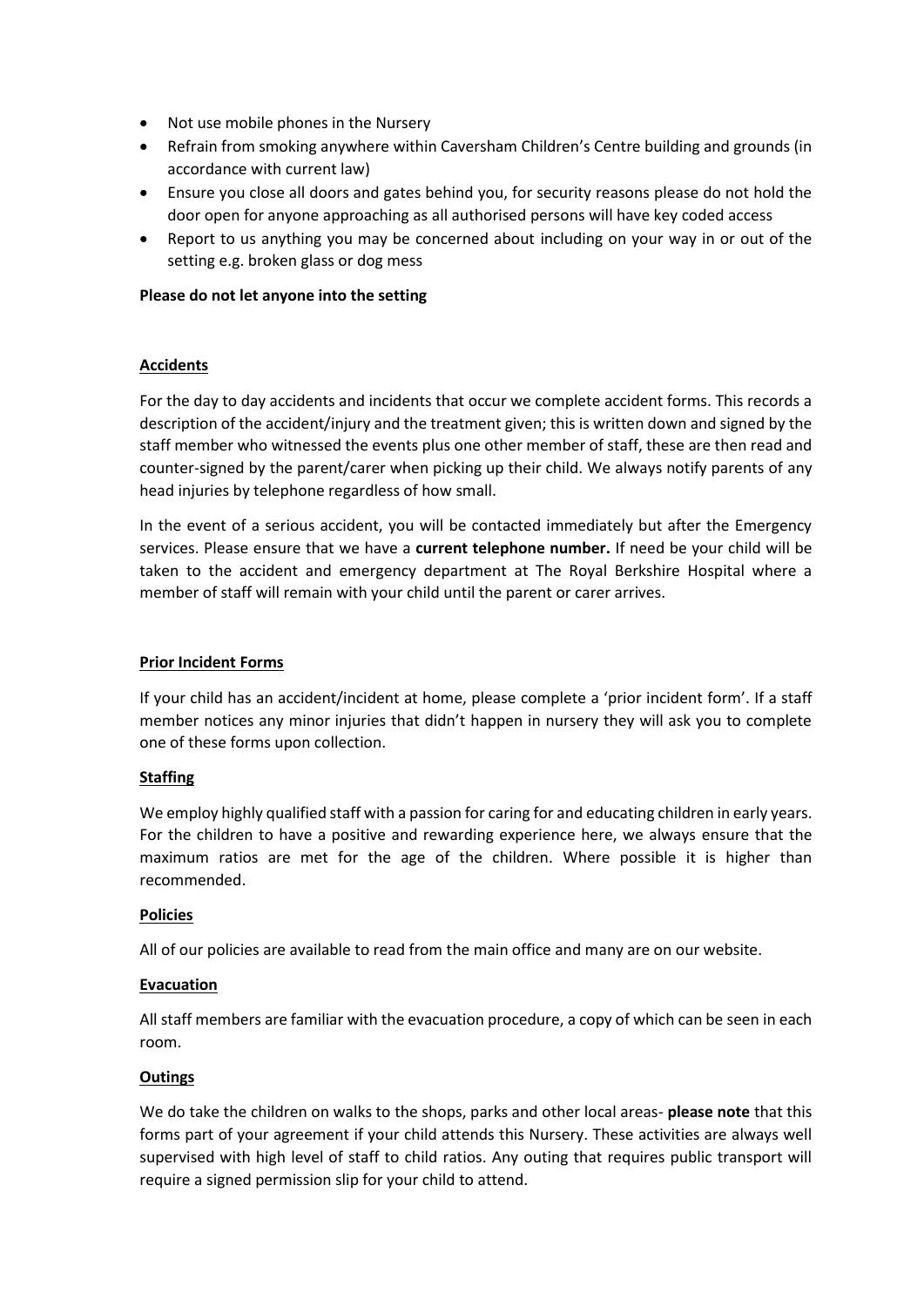#### **Communication**

We will let you know what is going on in the nursery by way of regular newsletter, email, or text. The newsletter will contain information about current and planned events. If you would like to include an article in one of the newsletters, please speak to a member of staff and they will be happy to help. There are often posts on our Facebook page too, which will give tips, advice and links to useful information. We also have a website: [www.cavershamnurseryschool.co.uk](http://www.cavershamnurseryschool.co.uk/)

#### **Children's Toys and Comfort Objects**

Comfort toys are wonderful for settling children in but please be aware that sadly we cannot be held responsible for lost or damaged items. Please ensure that all items are named and that you have a spare one.

#### **Birthdays**

We do celebrate children's birthdays within the nursery by singing happy birthday to them. However, please DO NOT send in any cakes or goodies for the children as this is not part of our healthy eating policy.

#### **Fobs for Extended Services**

We also ask parents to have an access fob which gives entrance to restricted areas in the centre. We require a refundable deposit of £10.00 for this. These should be returned once your child is no longer accessing extended services.

#### **Nursery Fund**

We always welcome any contributions parents and carers wish to make. We have fundraising throughout the year; we will inform you of these when they are happening.

#### **Fruit and Snacks**

We welcome a donation from families of fruit or vegetables for out snack time. Free milk is provided and the children have access to water throughout the session.

#### **Medication**

Only prescribed medication may be administered with the exception of temperature reducing infantile suspension and other agreed necessary medication for your child. For further information, please refer to the 'Administering Medication' policy which can be provided upon request.

#### **Duty of care/Safeguarding**

All staff have a duty of care to protect all children and keep them safe from harm. If we have any concerns regarding your child we will share this with you where appropriate and offer support If needed. If you have any concerns regarding any child within the nursery then please let the Designated Safeguarding Officers know.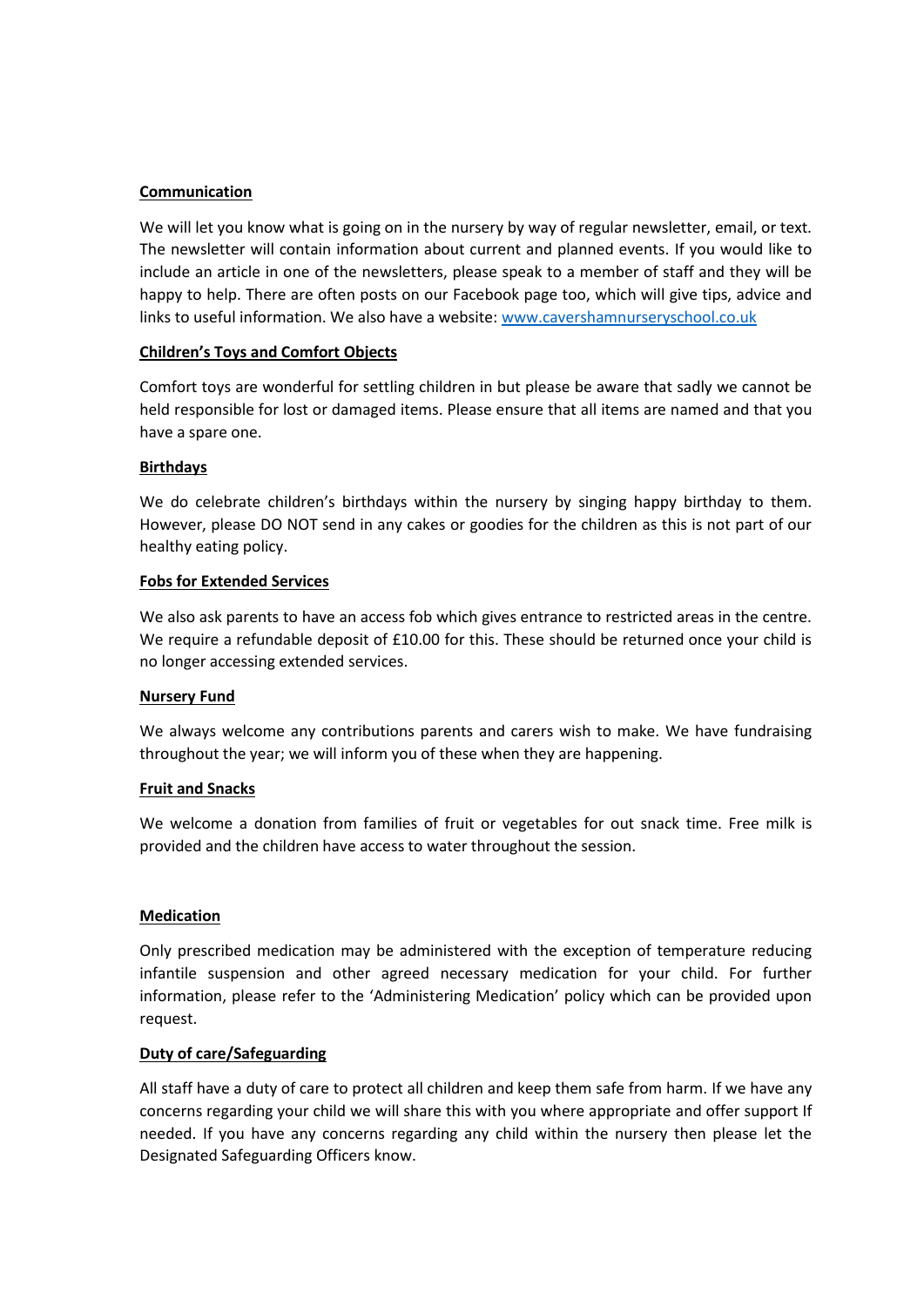These are Jean Read, Joanne Budge, Kate Wiggins and Shauni Clifford. Alternatively you can ring the Children's Single Point of Access team (CSPA) on 0118-9373641 for advice or the NSPCC on 0808-8005000.

#### **Concerns and Celebrations**

We welcome any feedback you may have to celebrate or further improve our service. The complaints policy is displayed on the parent's board, on our website and is also available from the main office. If you have any concerns please raise them with your child's key person in the first instance. We will discuss any concerns or celebrations with wider professionals that relate to the children's learning, development and well-being. Parents will, where appropriate, be part of this discussion or informed of this.

If you want to tell Ofsted anything about your child's education or care, you can ring 0300 123 4666

#### **Transitions**

Each child's reaction to starting Nursery is different, so the way they are settled will be tailored to their needs. We offer a minimum of 3 sessions but this process may take longer for some children; expect to spend some time in Nursery settling in your child. It is important that they learn that you will always come back to collect them, so we encourage you to leave your child for a short time with us and this will then be built up gradually until they are attending a whole session. We also tailor any room transitions as your child progresses through the nursery.

#### **Transitions to School**

Most children leave us to attend one of the eight local primary schools – Thameside, Caversham Primary, St Anne's, The Hill, Micklands, Caversham Park, St Martin's and Emmer Green.

We have strong links with all primary schools and make transition visits with the children when they visit their school.

In November of the year your child turns four we will give you a school admissions pack provided by the local authority. We will happily guide you through this process when the time comes. Children are usually admitted to school in September of the school year in which they are five years old.

Please let us know which school your child will be going to and when they will be leaving.

#### **Fees and Charges for those using Extended Services**

Fees are invoiced at the beginning of each calendar month and are payable within 14 days. A deposit will be required to secure your place and this WILL NOT be refundable if you decide not to take up your place. Changes to sessions attended will be agreed subject to availability and current occupancy levels within the room.

Where possible we are happy to accommodate any extra days that may be required, again this is subject to current occupancy levels and to fees being paid up to date. When any sessions are booked, you will be charged for them even if they are cancelled.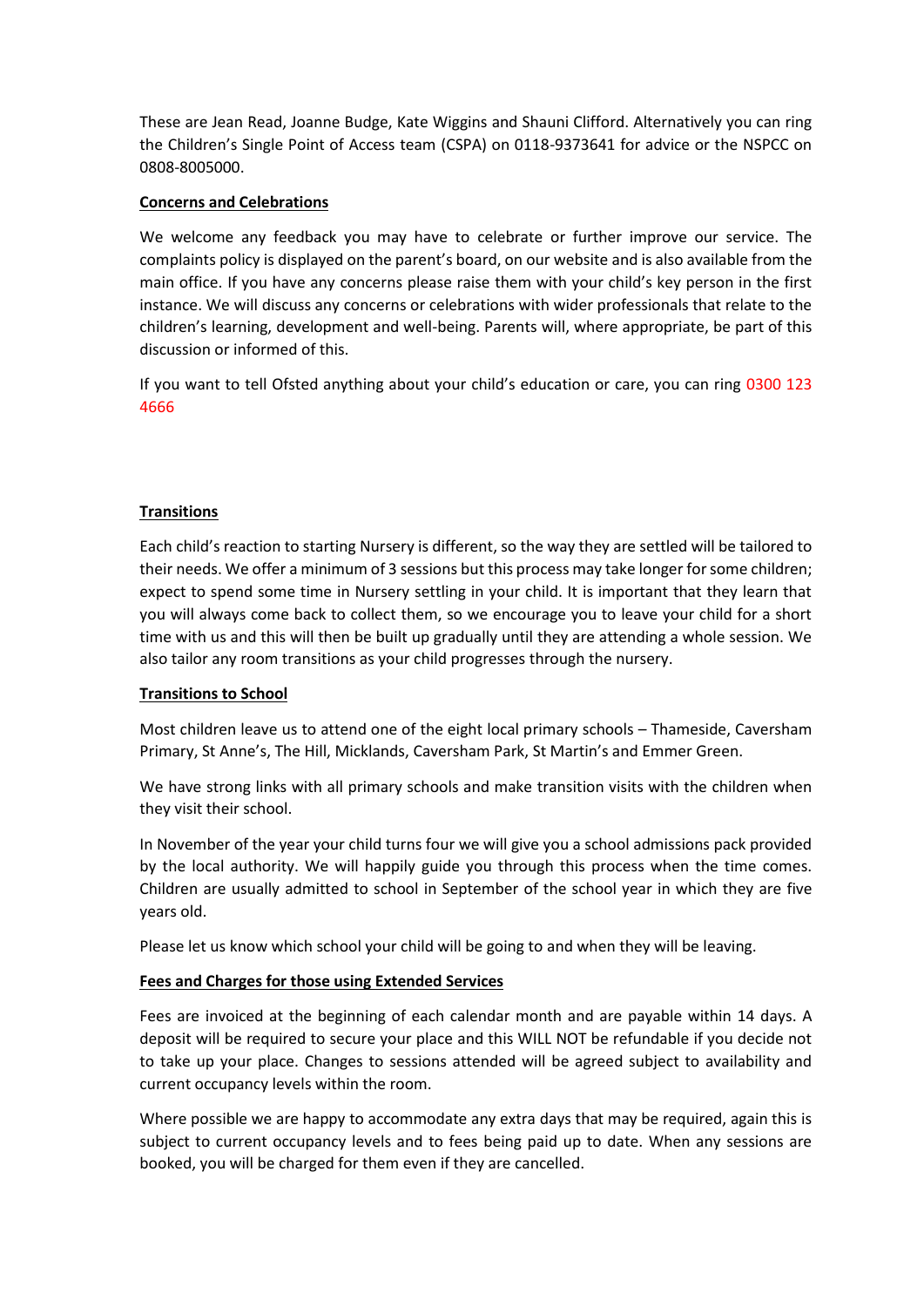There is a 10% discount on the lowest invoice when two or more siblings are attending the setting on an all year round contract at the same time. Children who are sick or on holiday will be charged for the days they would normally attend.

Charges will be reviewed regularly and may increase as appropriate. However, you will be advised of any changes in fees at least one calendar month before the changes occur. Fees are payable for ALL children's holidays, bank holidays, and for 3 staff training days per year when the nursery closes. You will be given at least one month's notice of any planned closure. You will not be charged for the three working days between Christmas and New year.

#### **Nursery Closure due to Health and Safety**

Should the nursery need to close due to health and safety reasons, fees will be chargeable to parents for up to 3 days. This is due to the nursery having to continue to make its own usual payments.

#### **Contracts**

A 'term-time only' contract will be offered to the 2yr, 3yr & 4yr old funded children and is as follows;

- Your child can only attend in the stated term times
- In holiday time you would need to book holiday club (sessions can be booked 2 weeks in advance but places are not guaranteed)
- Any extended services (Breakfast, lunch, tea clubs) are also term-time only
- If the nursery is closed to term-time only children (inset day, fun day, ect) your child cannot attend

An 'All year round' contract is

- For 52 weeks of the year
- You do not need to book holiday clubs
- You can attend even if nursery is closed to term-time only children
- You pay for bank holidays, inset days, and any holidays taken throughout the year
- You do still receive your funded sessions if applicable

# **Late collections**

If children are late being collected a charge will be made and added to the next invoice. You will be asked to sign a form to agree that you were late collecting your child. Charges for late collections are as follows:

Up to 15 minutes - £25 Up to 30 minutes - £45 Over 30 minutes - £80

The nursery closes at 6pm and all children need to have been collected and left the building by this time.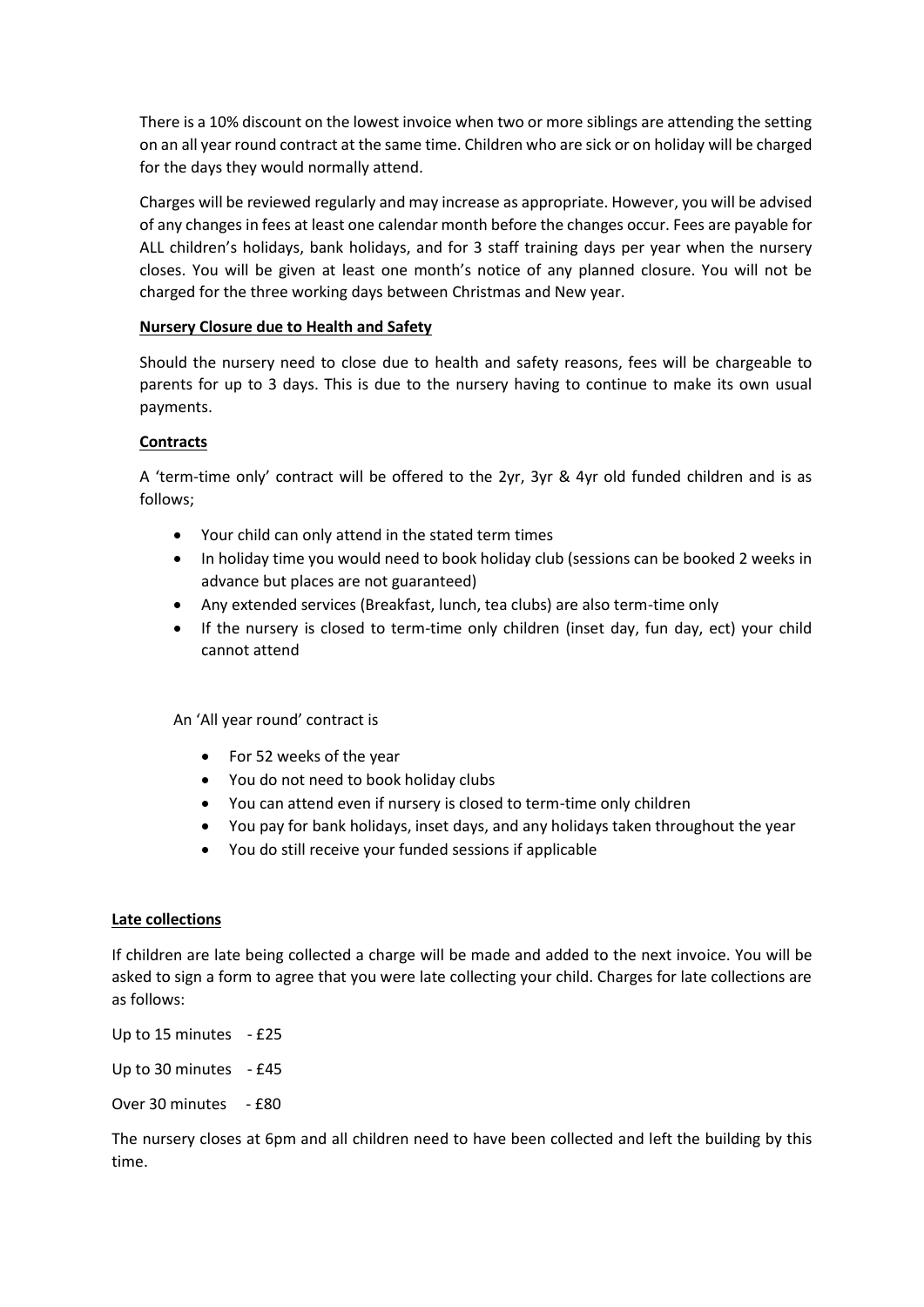# **Absences**

If your child is absent from the setting, for whatever reason, please let us know as soon as possible on the first day of absence. We may be waiting for them to go on a local trip or outing. If your child is unwell or absent through sickness please let us know ESPECIALLY if your child has a contagious illness, then we can inform the staff and other parents to be on the lookout for signs and symptoms in other children. In the case of holidays, it would be much appreciated if as much notice as possible could be given. Please complete a holiday form if your child will be away due to a family holiday.

# **Leaving the Setting or Changing Requirements for Extended Services**

If your child is going to be leaving the setting or you wish to reduce any extended services we require four weeks written notice. Failure to provide us with this notice will result in you being charged for the calendar month's fees in lieu of notice.

#### **Withdrawal of Places**

Caversham Nursery School reserves the right to exclude children whose fees are unpaid. Failure to keep up to date with the payment of fees may result in your child's place being withdrawn. If any fees remain outstanding for one calendar month your child will no longer be eligible for a childcare place. We ask that if parents/carers are having difficulty in paying their fees that they speak to the Bursar or Head/Deputy Head to try to resolve the issue.

If your child's attendance falls below 80% Governors will investigate to see if any support is required to raise attendance. Following this if it continues to be low we may withdraw your child's funded sessions.

#### **Sickness**

For the health and safety of all, sick children cannot be admitted to the setting. This includes children with diarrhoea, vomiting, and high temperatures. Children suffering from these must be excluded from the setting. If you have any doubts or questions about the fitness of your child attending the setting please speak to the team leader. This policy mirrors the guidelines set out by Ofsted. If a child falls ill during the day, the parent/carer will be contacted to take them home. Any payment of fees for extended services will still be required during any sick days that your child may have.

# **Childcare Vouchers/Tax Free Childcare Scheme**

If you will be using childcare vouchers from your employer please let us know which childcare company so that we can register with them if we have not already done so. We also accept payments through the tax free childcare scheme.

#### **Nursery Education Grant 15 hours Funding**

All children aged three or four years old are entitled to up to 15 hours free childcare and education per week for a maximum of 38 weeks per year from the start of the term following their third birthday.

# **2-year-old Funding**

We offer 15 hours free childcare and education for 2 year olds that fulfil Reading Borough Council's criteria. To see if you are entitled please visit [www.reading.gov.uk/earlyyearsfunding](http://www.reading.gov.uk/earlyyearsfunding) and use the online eligibility checker. Information can also be found within the Nursery or ask a member of staff who will be happy to help.